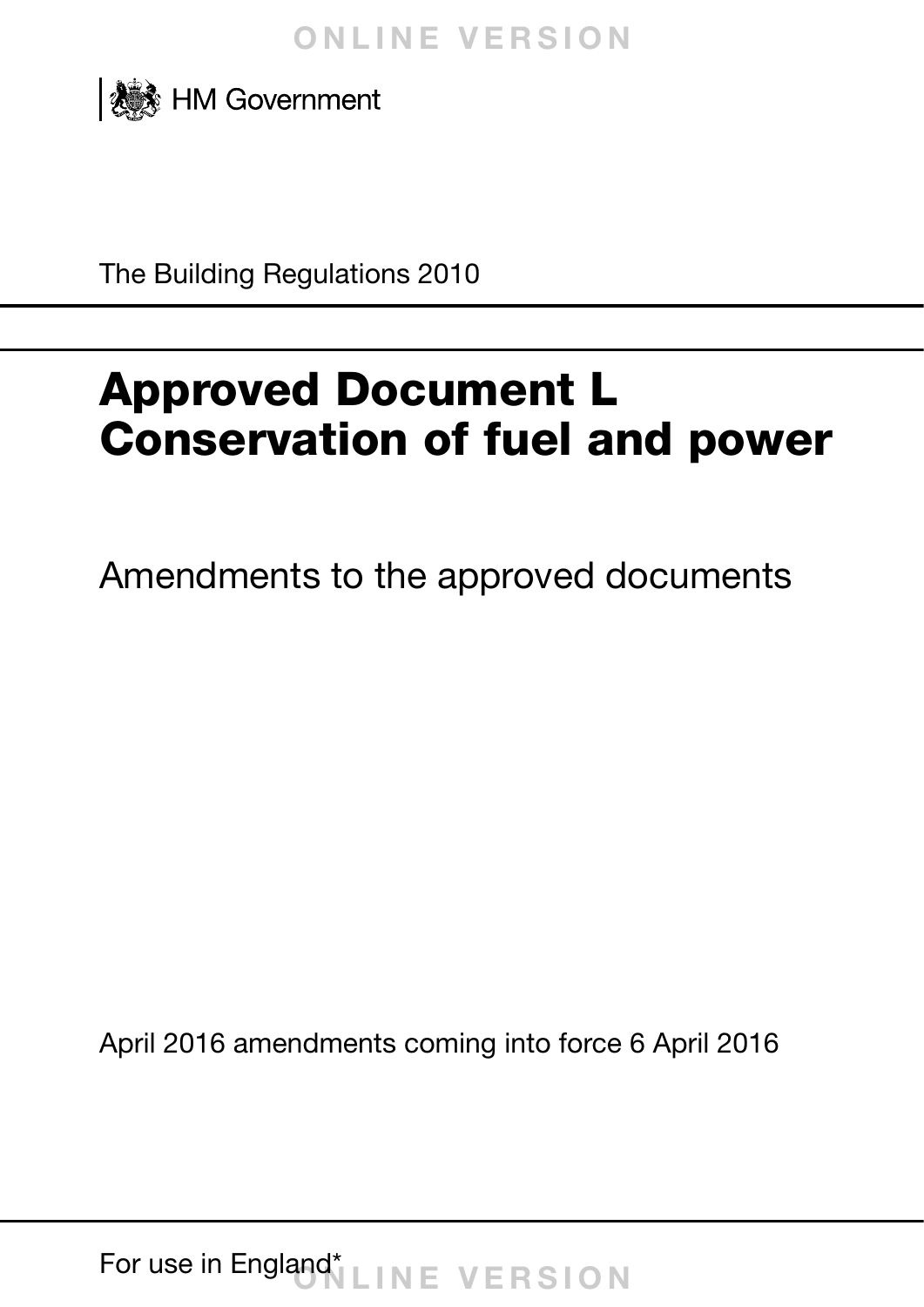\*These amendments apply to building work carried out in England. They also apply to building work carried out on excepted energy buildings in Wales as defined in the Welsh Ministers (Transfer of Functions) (No 2) order 2009.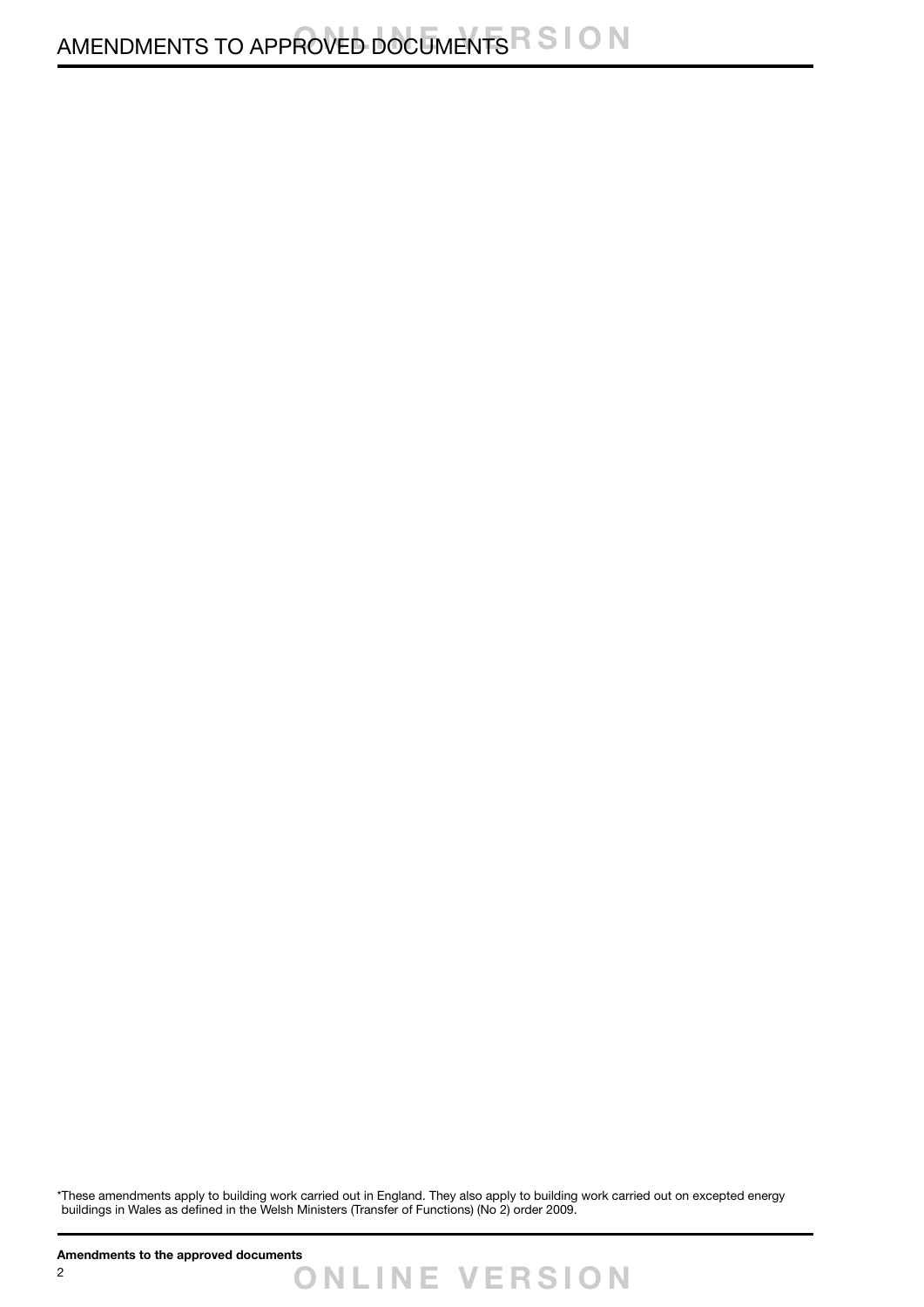# **2016 AMENDMENTS TO 2013 EDITION OF APPROVED DOCUMENT L1A**

#### **Inside of front cover**

*Add:*

#### *"***Main changes made by the 2016 amendments**

Changes reflect alterations to the regulations, principally withdrawal of Regulations 29 to 33 of the Building Regulations 2010 and their replacement by Regulation 7A of the Energy Performance of Buildings (England and Wales) Regulations 2012 and changes in wording of Regulations 24, 25, 26, 26A, 27 and 27A of the Building Regulations 2010. There are no technical changes.*"*

#### **Page ii**

#### **Where you can get further help**

*In indent* a. *replace "*the Planning Portal website www.planningportal.gov.uk*" with "*the Government website www.gov.uk*".*

#### **Page v**

#### **Contents**

*Under* Section 2: Design standards, *replace "*Regulations 24 and 25*" with "*Regulations 35, 24 and 25*"*.

#### **Page 2**

#### **Energy performance certificates**

*In paragraph* 0.3, *replace "*Regulation 29 of the Building Regulations*" with "*Regulation 7A of the Energy Performance of Buildings (England and Wales) Regulations 2012*"*.

*In paragraph* 0.3*, replace "*www.planningportal.gov.uk*" with "*www.gov.uk*".*

#### **Page 3**

#### **Section 1: The requirements**

*In paragraph* 1.1, *delete "*29*"* (*twice*).

#### **Page 4**

#### **Demonstrating compliance**

*In the* NOTE *below paragraph* 1.4, *delete "*regulation 29 of the Building Regulations and by*"*.

#### **Page 5**

#### **Section 2: Design standards**

*In the subtitle*, *replace "*Regulations 24 and 25*" with "*Regulations 35, 24 and 25*"*.

*In paragraph* 2.1, *replace "*Regulations 24 and 25*" with "*Regulations 35, 24 and 25*".*

*At the top of the first* box *below paragraph* 2.1*, insert:*

#### *"***Interpretation**

**35(1).** 'Energy performance of a building' means the calculated or measured amount of energy needed to meet the energy demand associated with a typical use of the building, which includes, inter alia, energy used for heating, cooling, ventilation, hot water and lighting.*".*

*In the first* box *below paragraph* 2.1*, replace "*'asset rating' means a numerical indicator of the amount…*" with "*'asset rating' means an energy performance indicator determined from the amount…*".*

*In the first* box *below paragraph* 2.1*, replace "*'operational rating' means a numerical indicator of the amount of energy consumed during the occupation of a building over a period of time.*"* with "operational rating' means an energy performance indicator determined from the amount of energy consumed during the occupation of a building over a period of time and the energy demand associated with a typical use of the building over that period.*".*

*In the second* box *below paragraph* 2.1*, replace "*… Secretary of State, in ...*" with "*… Secretary of State calculated and expressed in ...*".*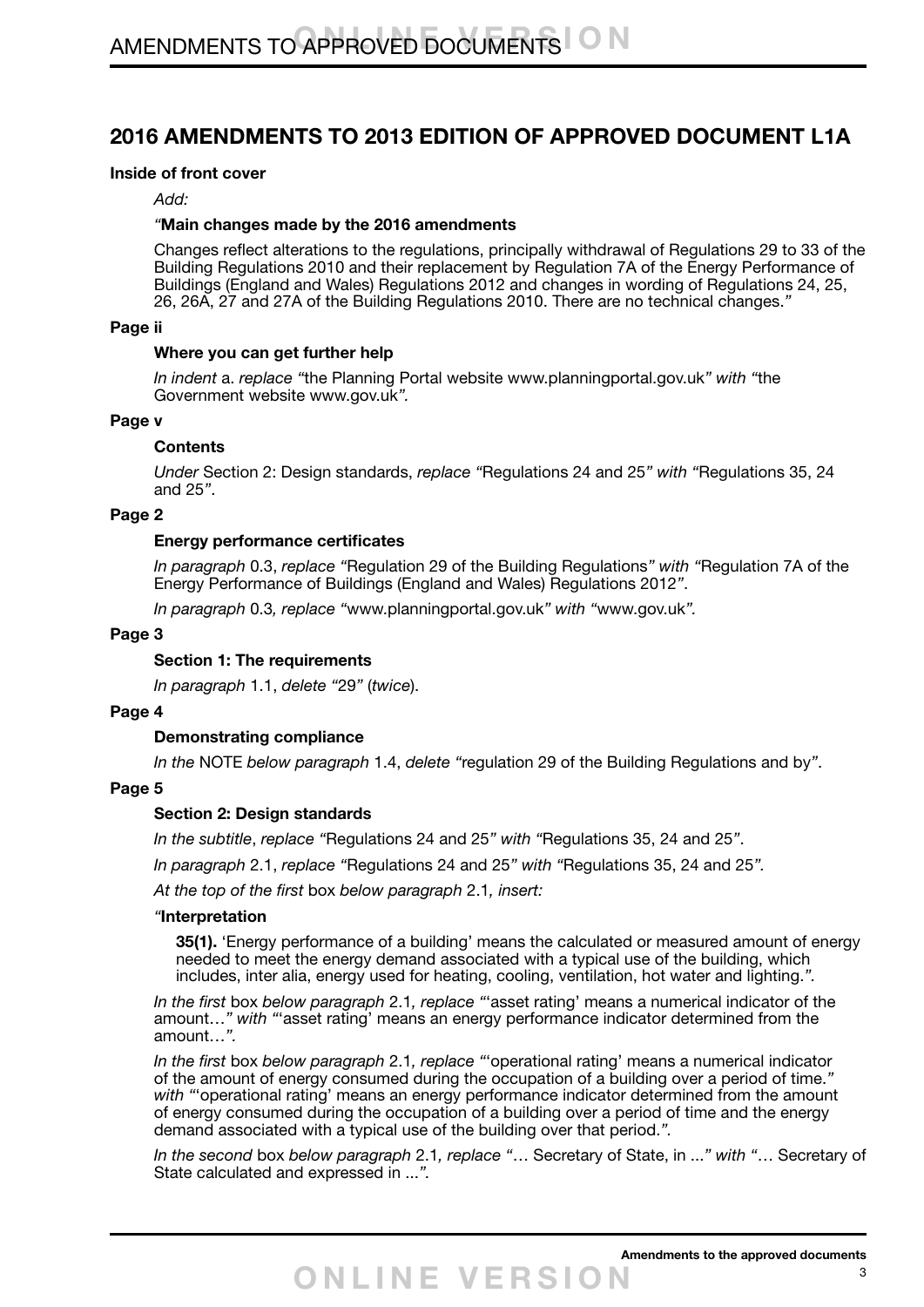#### **Page 7**

#### **Criterion 1 – Achieving the TER and TFEE rate**

*In the first* box *below paragraph* 2.8*, replace "*…regulation 25.*" with "*…regulation 25 applying the methodology of calculation and expression of the energy performance of buildings approved pursuant to regulation 24.*".*

*In the second* box *below paragraph* 2.8*, delete "*for new dwellings*" from the title.*

*In the second* box *below paragraph* 2.8*, replace "*dwelling which has been approved pursuant to regulation 25.*" with "*dwelling that has been approved pursuant to regulation 25, applying the methodology of calculation and expression of the energy performance of buildings approved pursuant to regulation 24.*".*

#### **Page 8**

### **CO2 emission rate and fabric energy efficiency rate calculations**

*In the* box *below paragraph* 2.10*, replace* 27.(2)(a) and (b)*:*

- "(a) the target  $\mathsf{CO}_2$  emission rate for the building,
- (b) the calculated  $\mathsf{CO}_2$  emission rate for the building as designed, and" with:
- "(a) the target CO<sub>2</sub> emission rate for the building calculated and expressed in accordance with the methodology approved pursuant to regulation 24,
- (b) the CO<sub>2</sub> emission rate for the building as designed, calculated and expressed in accordance with the methodology approved pursuant to regulation 24, and*"*.

*In the* box *below paragraph* 2.10*, replace* 27.(3)(a)(i) and (ii)*:*

- "(i) the target  $\mathsf{CO}_2$  emission rate for the building,
- (ii) the calculated CO<sub>2</sub> emission rate for the building as constructed, and" with:
- "(i) the target CO<sub>2</sub> emission rate for the building calculated and expressed in accordance with the methodology approved pursuant to regulation 24,
- (ii) the CO<sub>2</sub> emission rate for the building as constructed, calculated and expressed in accordance with the methodology approved pursuant to regulation 24, and*"*.

*In the* box *below paragraph* 2.10*, in* 27.(4) *replace "*…produce such certificates…*" with "*…produce energy performance certificates…*"*.

#### **Page 9**

- *In the* box *below paragraph* 2.11*, replace* 27A.(2)(a) and (b)*:*
- *"*(a) the target fabric energy efficiency rate for the dwelling;
- (b) the calculated fabric energy efficiency rate for the dwelling as designed; and*" with:*
- *"*(a) the target fabric energy efficiency rate for the dwelling calculated and expressed in accordance with the methodology approved pursuant to regulation 24;
- (b) the fabric energy efficiency rate for the dwelling as designed, calculated and expressed in accordance with the methodology approved pursuant to regulation 24; and*"*.
- *In the* box *below paragraph* 2.11*, replace* 27A.(3)(a)(i) and (ii)*:*
- *"*(i) the target fabric energy efficiency rate for the dwelling;
- (ii) the calculated fabric energy efficiency rate for the dwelling as constructed; and*" with:*
- *"*(i) the target fabric energy efficiency rate for the dwelling calculated and expressed in accordance with the methodology approved pursuant to regulation 24;
- (ii) the fabric energy efficiency rate for the dwelling as constructed, calculated and expressed in accordance with the methodology approved pursuant to regulation 24; and*"*.

*In the* box *below paragraph* 2.11*, in* 27A.(4) *replace "*…produce such certificates…*" with "*… produce energy performance certificates…*"*.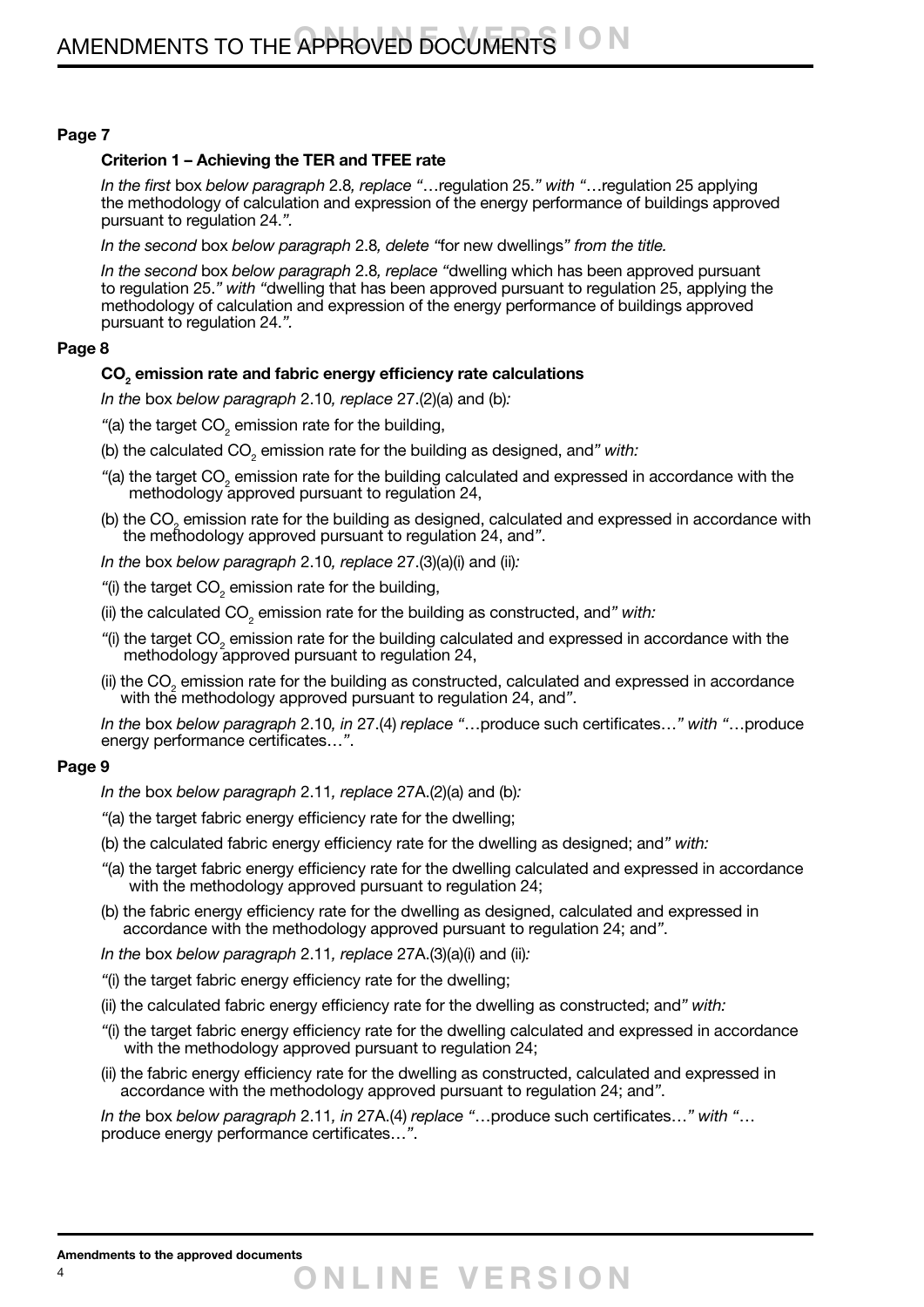#### **Page 20**

*In the* box *below paragraph* 3.13*, in* 43.(4) *replace "*…registered by the British Institute of Nondestructive Testing or…*" with "…*registered by the Independent Air Tightness Testing Scheme Limited or…*".*

*In paragraph* 3.15 *replace "*See http://www.bindt.org/att\_list*" with*

*"*See<http://www.iats-uk.org/iats-member-list/> and [https://attma.org/join-attma/registered\\_](https://attma.org/join-attma/registered_members/) [members/](https://attma.org/join-attma/registered_members/)*".*

#### **Page 28**

#### **Appendix A: Key terms and abbreviations**

*In the definition of* Dwelling Type *replace "*(inclusing ground-floor maisonette)*" with "*(including ground-floor maisonette)*".*

*In the boxed definition of* Energy Performance Certificate *replace "regulation 29 of these*  regulations." with "regulation 7A of the Energy Performance of Buildings (England and Wales) Regulations 2012.*".*

#### **Inside of back cover**

*At top of page, replace "*www.planningportal.gov.uk*" with "*www.gov.uk*".*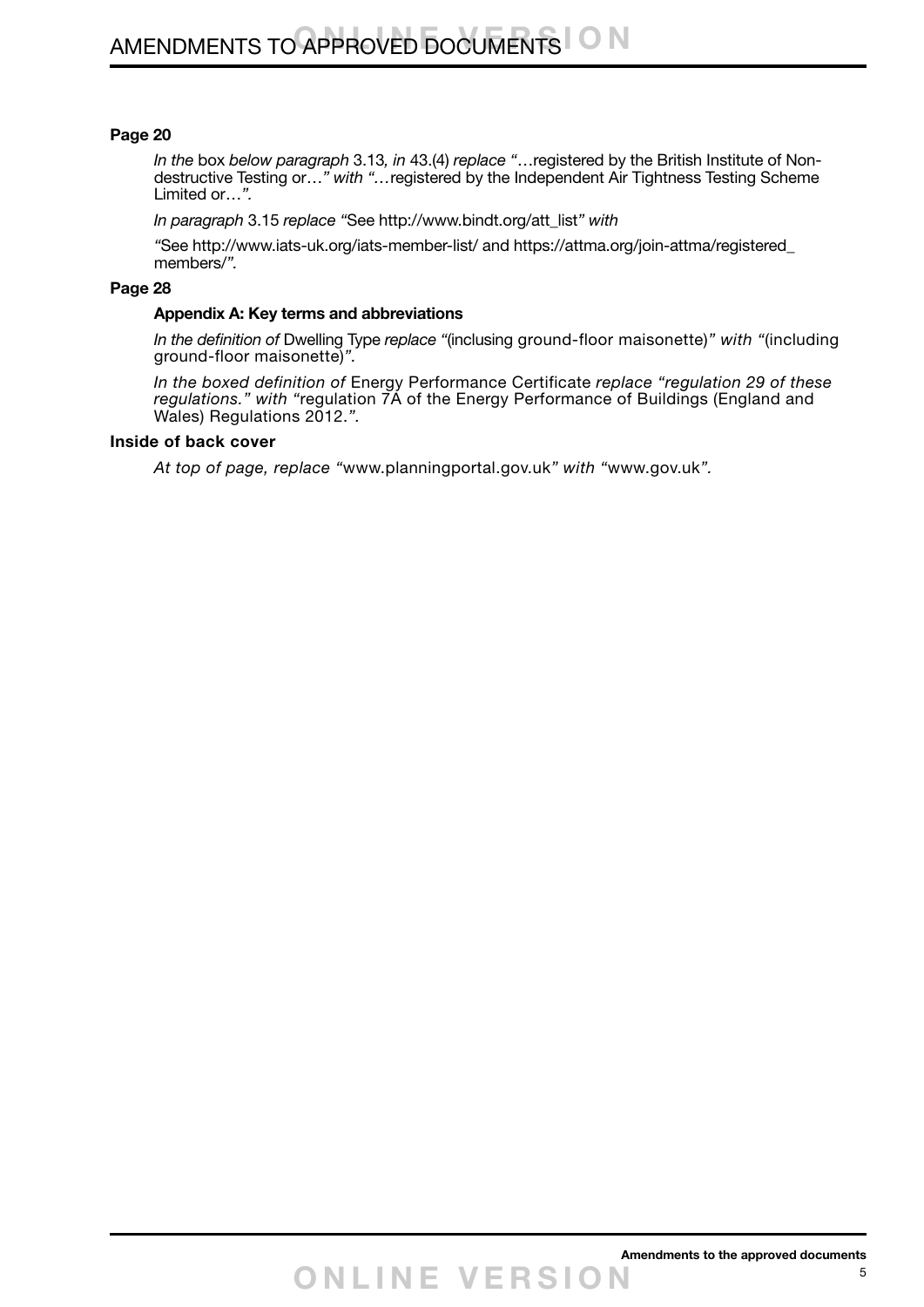# **2016 AMENDMENTS TO 2010 EDITION OF APPROVED DOCUMENT L1B**

#### **Inside of front cover**

*Add:*

#### *"***Main changes made by the 2016 amendments**

Changes reflect alterations to the regulations, principally withdrawal of Regulations 29 to 33 of the Building Regulations 2010 and their replacement by Regulation 7A of the Energy Performance of Buildings (England and Wales) Regulations 2012 and changes in wording of Regulations 24, 25, 26, 26A, 27 and 27A of the Building Regulations 2010. There are no technical changes.*"*

#### **Page 2**

#### **Section 1: Introduction**

*In paragraph* 1.1, *delete ",* 29*"*.

*In paragraph* 1.7, *replace "22, 28 and* 29*" with "22 and 28"*.

#### **Page 3**

#### **Where you can get further help**

*In paragraph* 1.10, *replace the first bullet "*the Department for Communities and Local Government website: www.gov.uk*" with "*the Government website: www.gov.uk;*"*.

*In paragraph* 1.10, *delete the second bullet "*the Planning Portal website: www.planningportal.gov.uk*".*

#### **Page 4**

#### **Section 2: The requirements**

*In paragraph* 2.1, *delete ",* 29*"* (*twice*).

#### **Page 5**

*Delete the box entitled* Energy Performance Certificates - Regulation 29.

#### **Page 6**

*Delete the box entitled* Energy Performance Certificates - Regulation 29 *(continued).*

*Delete the box entitled* Recommendation reports - Regulation 29A.

#### **Page 8**

#### **Key terms**

*In the boxed definition of* Energy efficiency requirements, *delete ", 29".*

*In the boxed definition of* energy performance certificate, *replace "*regulation 29 of these regulations.*" with "*regulation 7A of the Energy Performance of Buildings (England and Wales) Regulations 2012.*".*

#### **Page 19**

#### **Continuity of insulation and airtightness**

*In paragraph* 5.6 *replace "*www.planningportal.gov.uk*" with "*www.gov.uk*"*

#### **Page 26**

#### **Appendix B: Documents referred to**

*Under* Department for Communities and Local Government (DCLG), *replace "*www.planningportal. gov.uk*" with "*www.gov.uk*".*

*Under* NBS (on behalf of the Department for Communities and Local Government), *replace "*www. planningportal.gov.uk*" with "*www.gov.uk*".*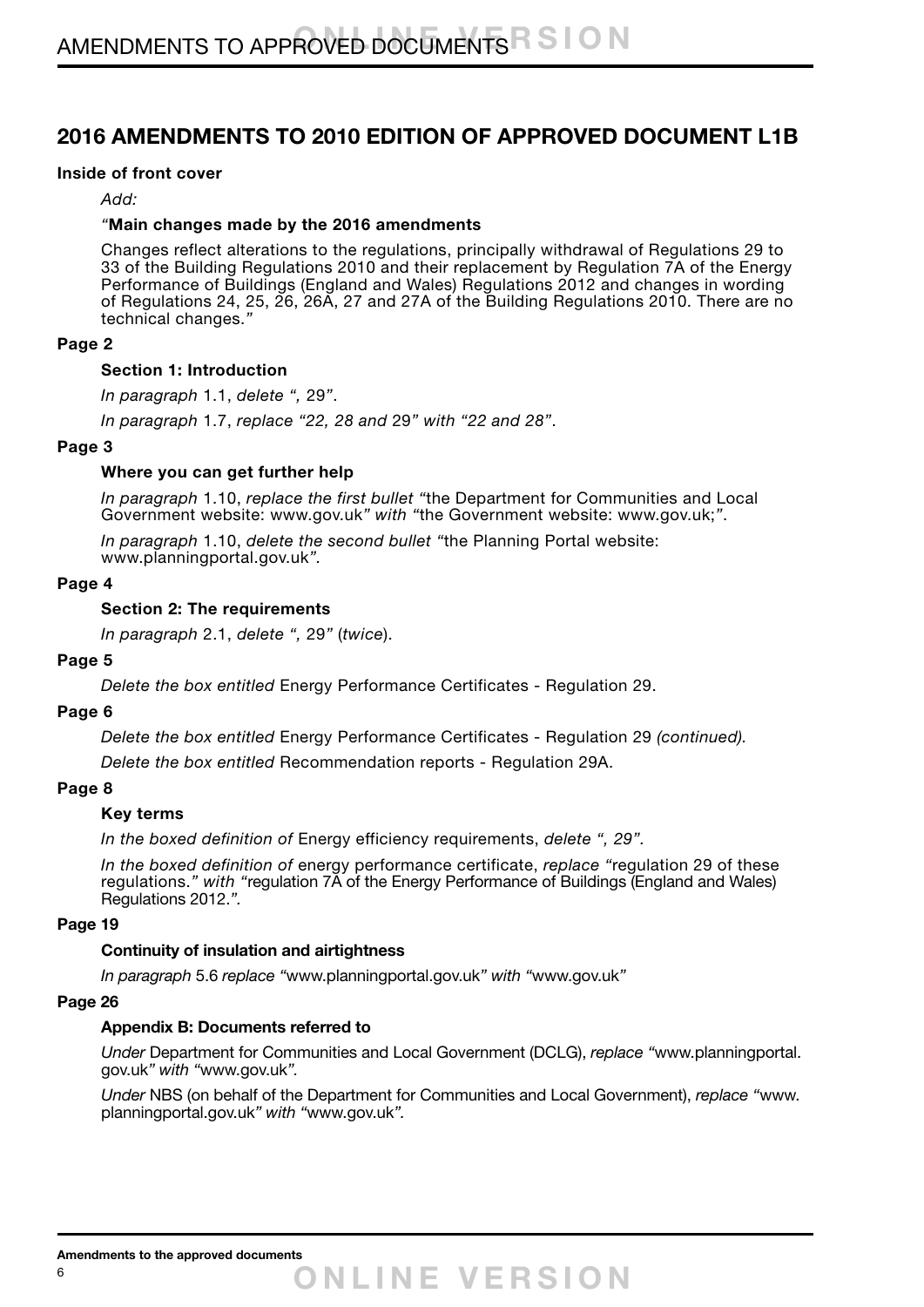# **2016 AMENDMENTS TO 2013 EDITION OF APPROVED DOCUMENT L2A**

#### **Inside of front cover**

*Add:*

#### *"***Main changes made by the 2016 amendments**

Changes reflect alterations to the regulations, principally withdrawal of Regulations 29 to 33 of the Building Regulations 2010 and their replacement by Regulation 7A of the Energy Performance of Buildings (England and Wales) Regulations 2012 and changes in wording of Regulations 24, 25, 26, 26A, 27 and 27A of the Building Regulations 2010. There are no technical changes.*"*

#### **Page v**

#### **Contents**

*Under* Section 2: Design standards, *replace "*Regulations 24 and 25*" with "*Regulations 35, 24 and 25*"*.

#### **Page 2**

#### **Energy performance certificates**

*In paragraph* 0.3, *replace "*Regulation 29 of the Building Regulations*" with "*Regulation 7A of the Energy Performance of Buildings (England and Wales) Regulations 2012*"*.

*In paragraph* 0.3*, replace "*www.planningportal.gov.uk*" with "*www.gov.uk*".*

#### **Page 3**

#### **Section 1: The requirements**

*In paragraph* 1.1, *delete "*29*"* (*twice*).

#### **Page 4**

#### **Demonstrating compliance**

*In the* NOTE *below paragraph* 1.4, *delete "*regulation 29 of the Building Regulations and by*"*.

#### **Page 5**

#### **Section 2: Design standards**

*In the subtitle*, *replace "*Regulations 24 and 25*" with "*Regulations 35, 24 and 25*"*.

*In paragraph* 2.1, *replace "*Regulations 24 and 25*" with "*Regulations 35, 24 and 25*".*

*At the top of the first* box *below paragraph* 2.1*, insert:*

#### *"***Interpretation**

**35(1).** 'Energy performance of a building' means the calculated or measured amount of energy needed to meet the energy demand associated with a typical use of the building, which includes, inter alia, energy used for heating, cooling, ventilation, hot water and lighting.*".*

*In the first* box *below paragraph* 2.1*, replace "*'asset rating' means a numerical indicator of the amount…*" with "*'asset rating' means an energy performance indicator determined from the amount…*".*

*In the first* box *below paragraph* 2.1*, replace "*'operational rating' means a numerical indicator of the amount of energy consumed during the occupation of a building over a period of time.*" with "*'operational rating' means an energy performance indicator determined from the amount of energy consumed during the occupation of a building over a period of time and the energy demand associated with a typical use of the building over that period.*".*

*In the second* box *below paragraph* 2.1*, replace "*… Secretary of State, in ...*" with "*… Secretary of State calculated and expressed in ...*".*

7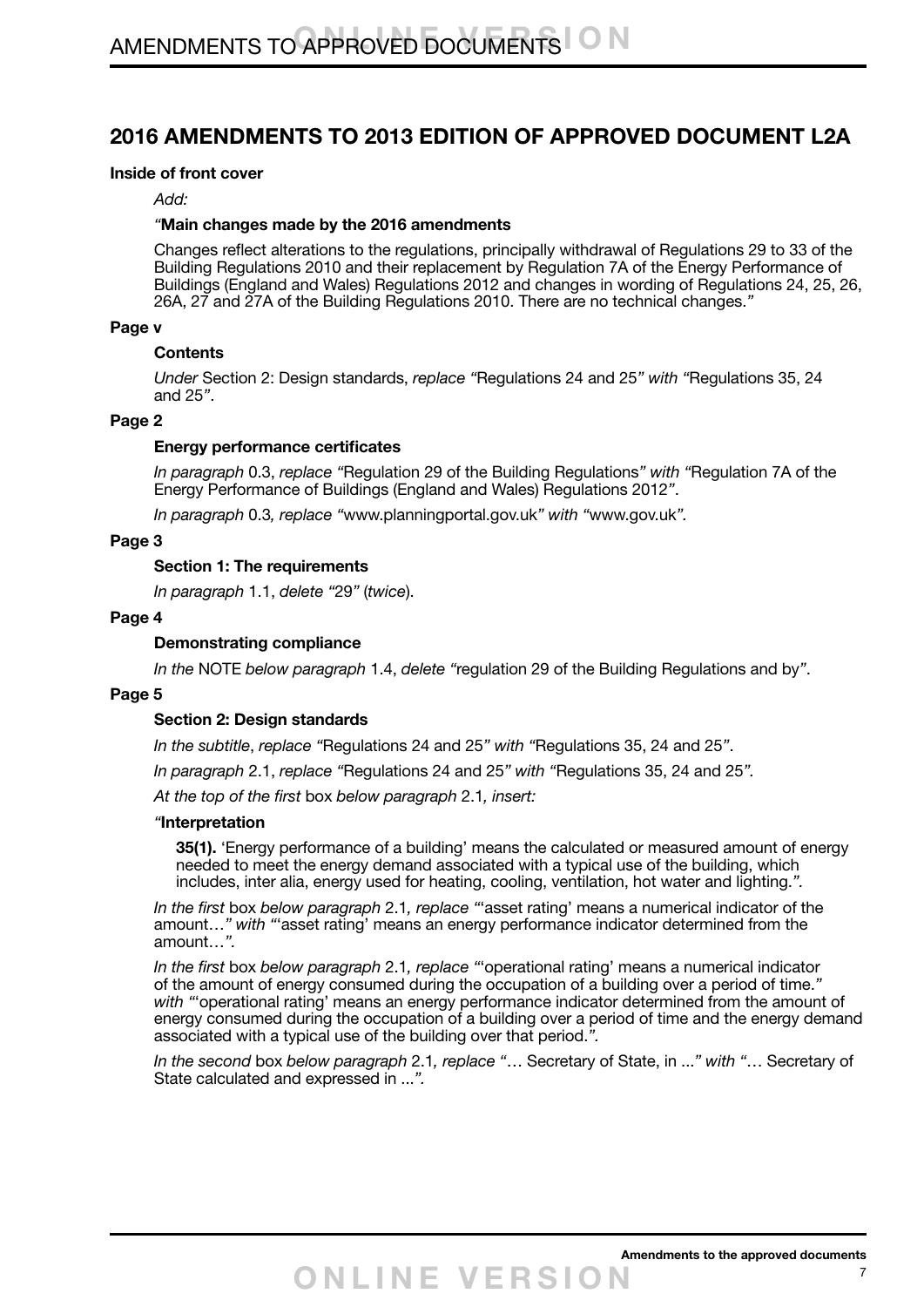#### **Page 6**

#### **Criterion 1 – Achieving the TER**

*In the* box *below paragraph* 2.7*, replace "*…regulation 25.*" with "*…regulation 25 applying the methodology of calculation and expression of the energy performance of buildings approved pursuant to regulation 24.*".*

#### **Page 7**

## **CO2 emission rate calculations**

*In the* box *below paragraph* 2.13*, replace* 27.(2)(a) and (b)*:*

- "(a) the target  $\mathsf{CO}_2$  emission rate for the building,
- (b) the calculated CO<sub>2</sub> emission rate for the building as designed, and" with:
- "(a) the target CO<sub>2</sub> emission rate for the building calculated and expressed in accordance with the methodology approved pursuant to regulation 24,
- (b) the CO<sub>2</sub> emission rate for the building as designed, calculated and expressed in accordance with the methodology approved pursuant to regulation 24, and*"*.
- *In the* box *below paragraph* 2.13*, replace* 27.(3)(a)(i) and (ii)*:*
- "(i) the target CO<sub>2</sub> emission rate for the building,
- (ii) the calculated CO<sub>2</sub> emission rate for the building as constructed, and" with:
- "(i) the target CO<sub>2</sub> emission rate for the building calculated and expressed in accordance with the methodology approved pursuant to regulation 24,
- (ii) the CO<sub>2</sub> emission rate for the building as constructed, calculated and expressed in accordance with the methodology approved pursuant to regulation 24, and*"*.

*In the* box *below paragraph* 2.13*, in* 27.(4) *replace "*…produce such certificates…*" with "*…produce energy performance certificates…*"*.

#### **Page 20**

#### **Air permeability and pressure testing**

*In the* box *below paragraph* 3.8*, in* 43.(4) *replace "*…registered by the British Institute of Nondestructive Testing or…*" with "…*registered by the Independent Air Tightness Testing Scheme Limited or…*".*

*In paragraph* 3.10 *replace "*See http://www.bindt.org/att\_list*" with*

*"*See<http://www.iats-uk.org/iats-member-list/> and [https://attma.org/join-attma/registered\\_](https://attma.org/join-attma/registered_members/) [members/](https://attma.org/join-attma/registered_members/)*".*

#### **Page 29**

#### **Appendix A: Key terms and abbreviations**

*In the boxed definition of* Energy efficiency requirements *delete ", 29".*

*In the boxed definition of* Energy Performance Certificate *replace "*regulation 29 of these regulations.*" with "*regulation 7A of the Energy Performance of Buildings (England and Wales) Regulations 2012.*".*

#### **Inside of back cover**

*At top of page, replace "*www.planningportal.gov.uk*" with "*www.gov.uk*".*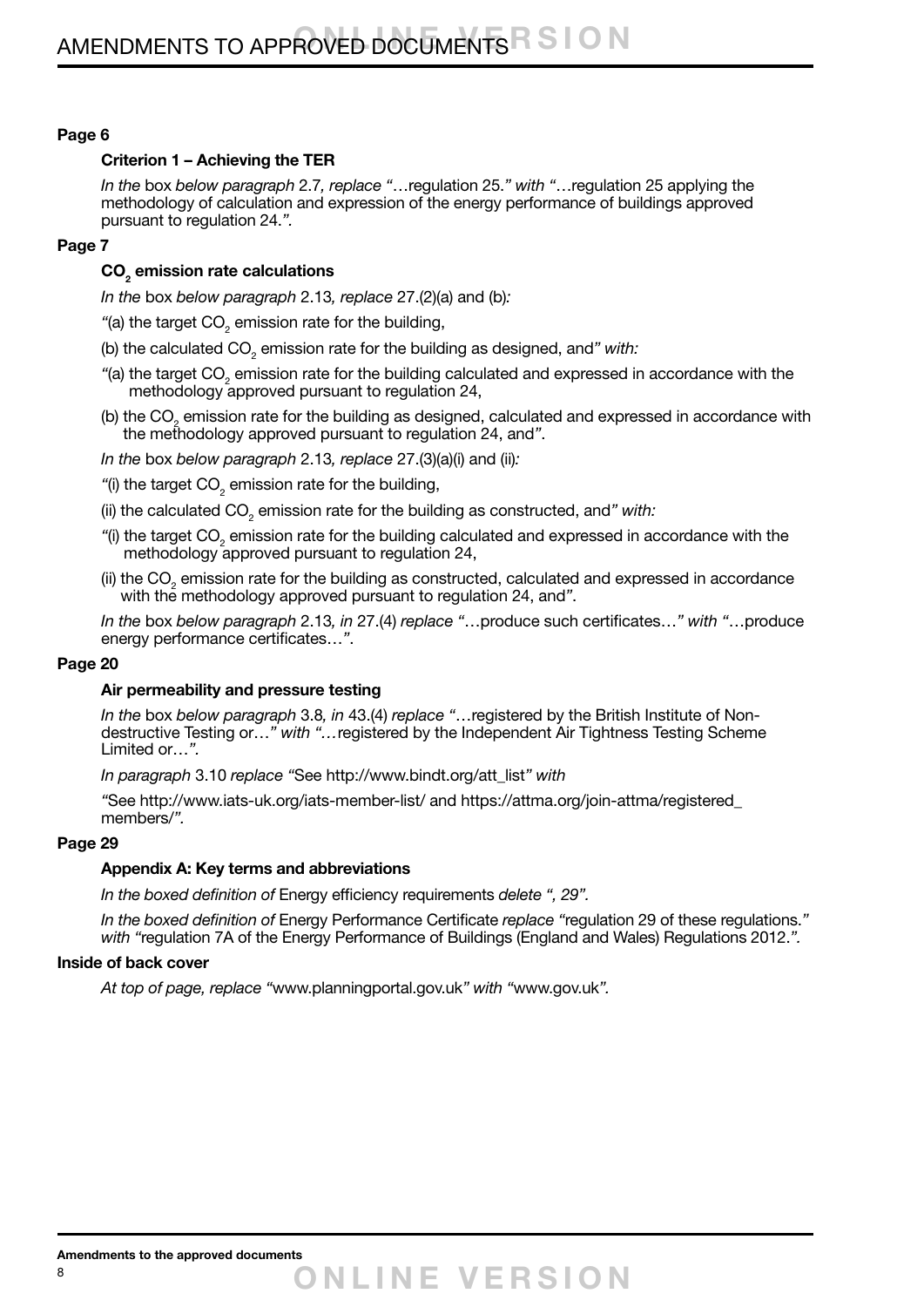# **2016 AMENDMENTS TO 2010 EDITION OF APPROVED DOCUMENT L2B**

#### **Inside of front cover**

*Add:*

#### *"***Main changes made by the 2016 amendments**

Changes reflect alterations to the regulations, principally withdrawal of Regulations 29 to 33 of the Building Regulations 2010 and their replacement by Regulation 7A of the Energy Performance of Buildings (England and Wales) Regulations 2012 and changes in wording of Regulations 24, 25, 26, 26A, 27 and 27A of the Building Regulations 2010. There are no technical changes.*"*

#### **Page 2**

#### **Section 1: Introduction**

*In paragraph* 1.1, *delete ",* 29*"*.

*In paragraph* 1.7, *replace "23, 28 and* 29*" with "23 and 28"*.

#### **Page 3**

#### **Where you can get further help**

*In paragraph* 1.10 *replace the first bullet "*the Department for Communities and Local Government website: www.gov.uk*" with "*the Government website: www.gov.uk;*"*.

*In paragraph* 1.10, *delete the second bullet* "the Planning Portal website: www.planningportal.gov.uk".

#### **Page 4**

#### **Section 2: The requirements**

*In paragraph* 2.1, *delete ",* 29*"* (*twice*).

#### **Page 5**

*Delete the box entitled* Energy Performance Certificates - Regulation 29.

#### **Page 6**

*Delete the box entitled* Energy Performance Certificates - Regulation 29 *(continued).*

*Delete the box entitled* Recommendation reports - Regulation 29A.

#### **Page 8**

#### **Key terms**

*In the boxed definition of* Energy efficiency requirements *delete ", 29".*

*In the boxed definition of* energy performance certificate *replace "*regulation 29 of these regulations.*" with "*regulation 7A of the Energy Performance of Buildings (England and Wales) Regulations 2012.*".*

#### **Page 27**

#### **Appendix B: documents referred to**

*Under* NBS (on behalf of the Department for Communities and Local Government) *replace "*www.planningportal.gov.uk*" with "*www.gov.uk*".*

9